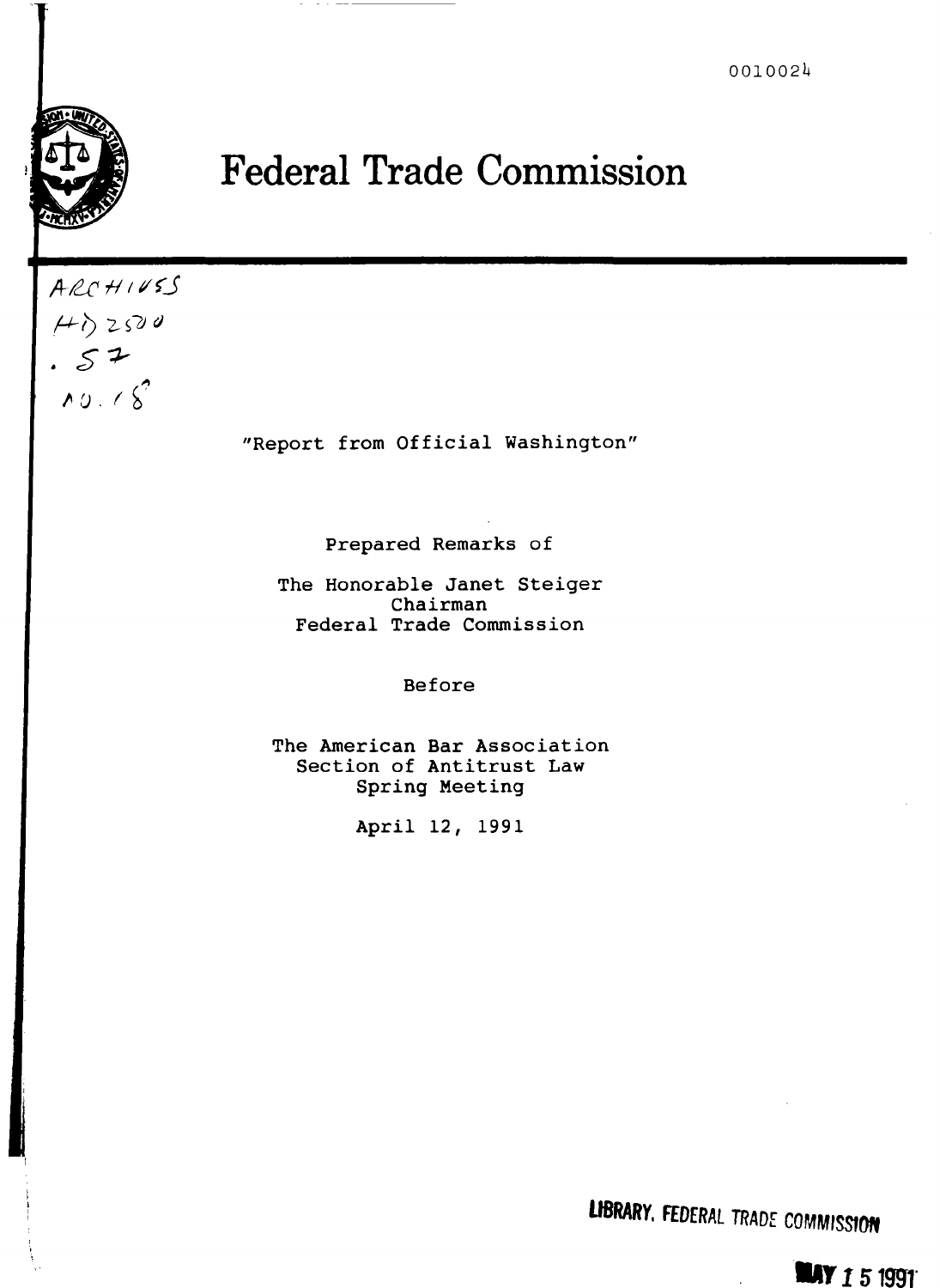Good morning. I am pleased to be here today to talk about consumer protection issues. No, I haven't brought the wrong speech; and, yes, I do intend to report on the work of our Competition Bureau. The point is that the goal of our competition work is the protection of consumers. Antitrust work can often seem abstract, so today I want to try to discuss not merely the theory of cur cases, but what remedies we have obtained and how those benefit consumers. I should note at this point that all of my remarks reflect my own views and not necessarily those of other Commissioners or the Commission as a whole.

I believe that the Commission has made significant contributions to the well-being of consumers over the past year by taking actions that have a sound legal and economic basis and by ensuring that the remedies we obtained are custom-designed to resolve the problem. Our accomplishments would not have been possible without the dedication and cooperation of my very able colleagues on the Commission and at the Department of Justice, the hard work and expertise of our excellent staff of economists and lawyers, and the assistance of the outside bar.

Our ability to help consumers is, of course, affected by the resources available. The FTC has obtained modest increases in appropriation for the past and current fiscal years. We have now put behind us the hair-raising situation we faced last year, when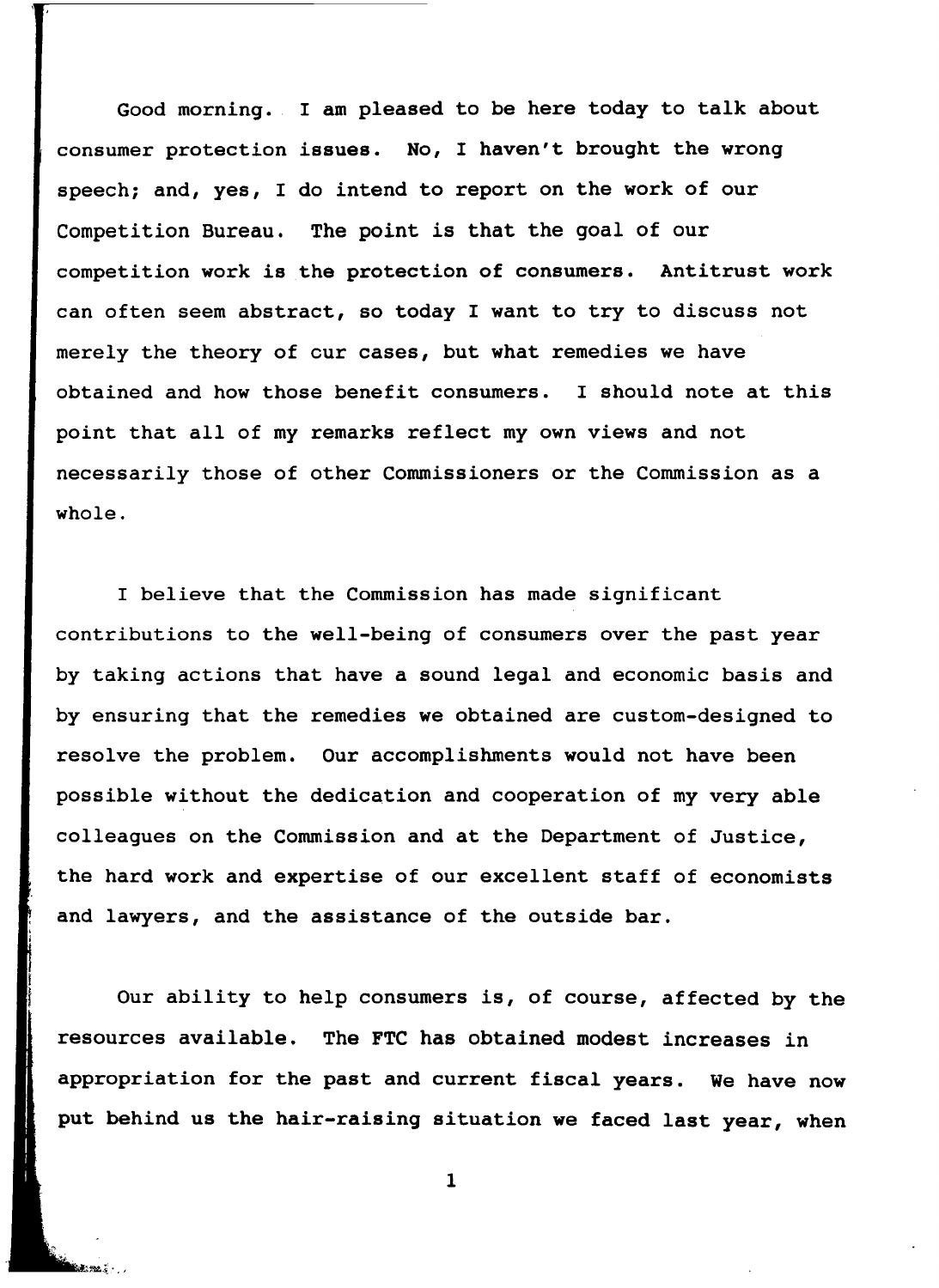26% of our budget depended directly on how many mergers were filed with the agency.

The increased budget has also allowed us to hire some new attorneys and economists, providing some relief for our greatly overburdened staff. The quality and number of applications as well as the acceptance rate of our job offers is up. Nearly 50% of the 42 offers we made to attorneys for the Bureau of Competition last spring were accepted. This, I believe, reflects a view that the Commission is an exciting place to work and offers our staff an important and meaningful role in protecting consumers.

As always, the bulk of our antitrust work involves mergers. Although the number of filings submitted this fiscal year through March has dropped aimost 50% compared to a year earlier, the number of transactions requiring antitrust scrutiny remains high. This fiscal year, through the first week of April, we have issued 19 second requests. We have also taken 8 merger enforcement actions and 5 HSR enforcement actions.

Why, if mergers are down is the incidence of antitrust concern up? It may be that the nature of the transactions has changed. A recent study reported that leveraged buyouts in the United States, which usually involve merely a change in ownership and may raise no competitive concerns, have dropped 75%. The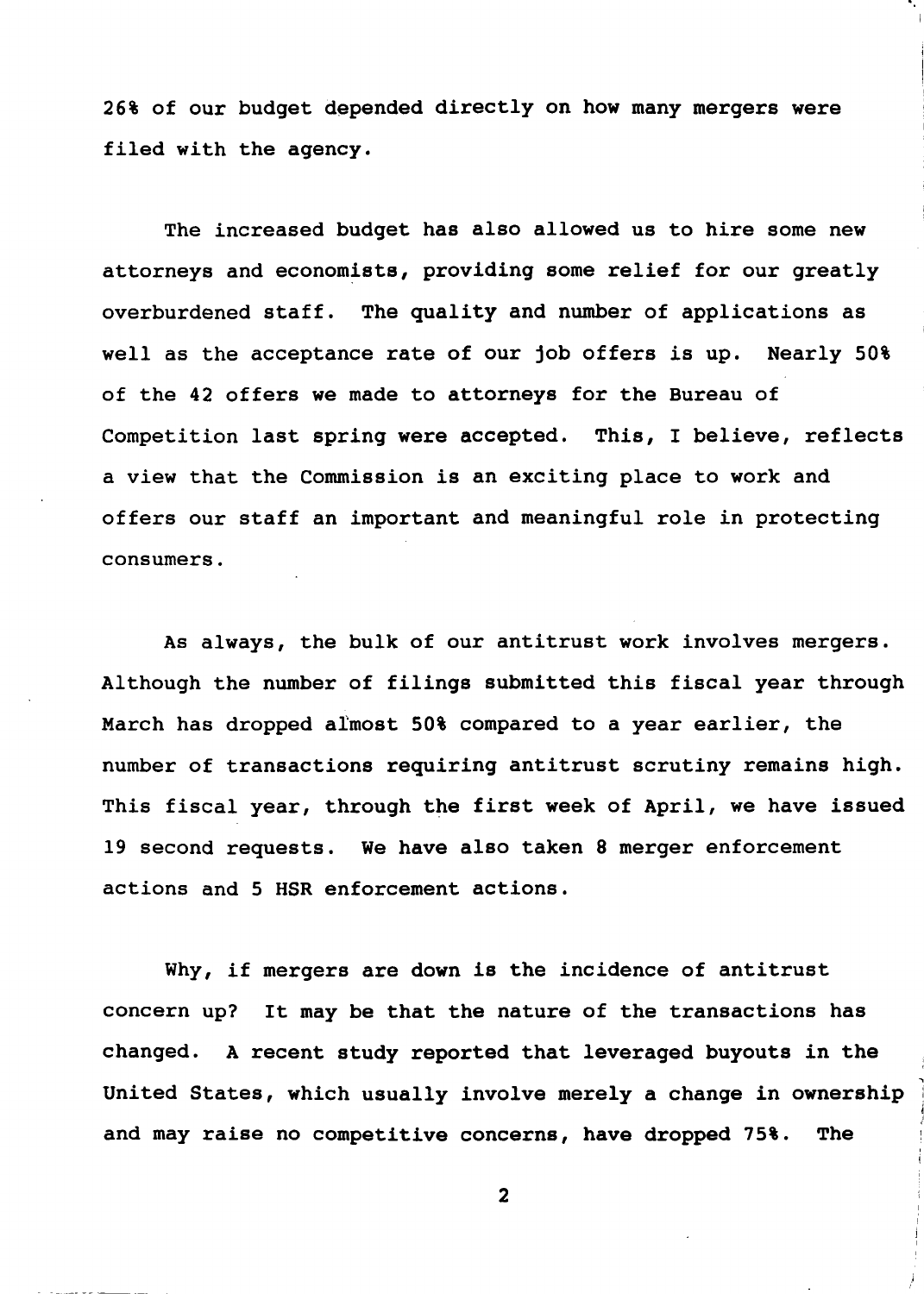number of divestitures, however, has increased  $45\$ <sup>1</sup>. Common sense suggests that divestitures are more likely to raise competitive concerns, since competitors are a very likely source of buyers. We have seen in many cases that the company willing to offer the most money for assets is a rival who hopes to gain market share, and perhaps market power, as a result of the combination.

Far more important than mere numbers, however, is how enforcement actions benefit consumers. That is the ultimate inquiry we undertake in deciding whether to take action against a merger: will it hurt consumers? Will prices increase? Will output decrease? To attempt to answer these questions, we rely heavily on our Bureau of Economics. The analysis of our economists helps ensure that we are enforcing the antitrust laws based on fundamentally sound economic principles, and not based solely on "the numbers". The answers to these questions of competitive effects are by their nature usually predictive. However, we sometimes are able to see the benefits of taking enforcement action.

rh

iP

In IMO Industries<sup>2</sup>, the Commission obtained a preliminary injunction against IMO's proposed acquisition of Optic-Electronic

 $\mathbf{1}$ Securities Data Co., Inc., Year-End Press Release, 12/31/90.

FTC v. Imo Industries, Inc. and Optic-Electronic Corporation, Civ. Act. No. 89-2955 (D.D.C. Nov. 22, 1989).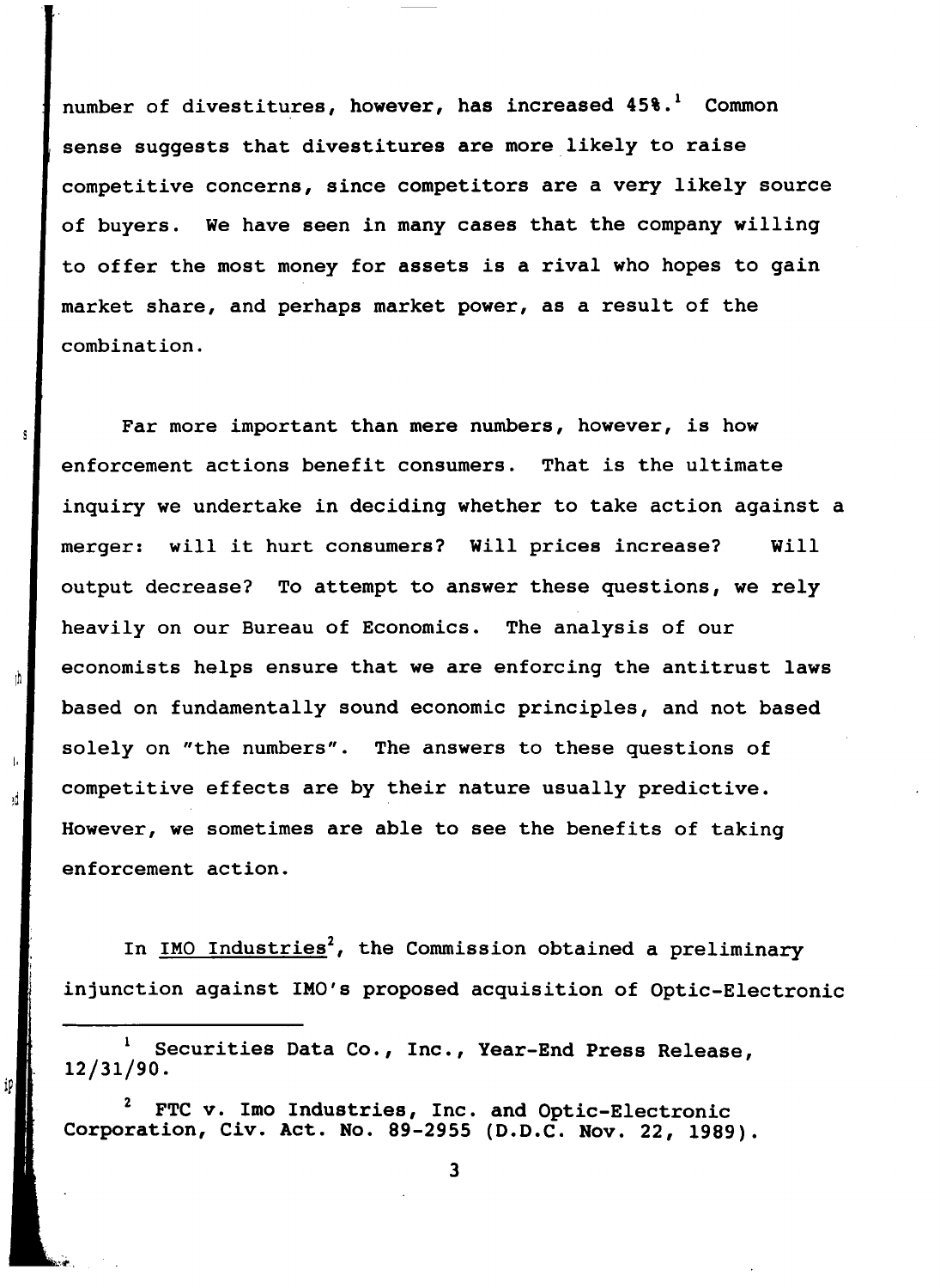Corp., and the transaction was abandoned. At issue were certain image intensifier tubes used by the Department of Defense in night vision devices, an item of great importance in the recent Gulf conflict, according to numerous news accounts of night action by coalition forces. The Department of Defense indicated that if the acquisition proceeded, it expected to pay about \$1450 per tube. When the companies bid separately, IMO won the three year contract with a bid price of \$950 per tube. Thus, our challenge to the acquisition may have saved the Department of Defense and the American taxpayers close to \$22.5 million.

Another matter with potential to harm a vulnerable group of consumers was American Stair-Glide Corp.'s acquisition of Cheney Co.<sup>3</sup> This acquisition combined the two leading firms in the U.S. markets for stairway and vertical wheelchair lifts. These products are used to expand the mobility of elderly and disabled. The consent agreement which was accepted for public comment was narrowly tailored to address the Commission's specific competitive concerns. The agreement permits the acquisition, but requires that American Stair-Glide license Cheney's technology and trade-name available to a company that wishes to enter into the production of these products.

We look carefully to determine whether an acquisition is likely to harm consumers and where it appears it will not, even

 $3$  File No. 911-0032 (accepted for public comment  $1/25/91$ ).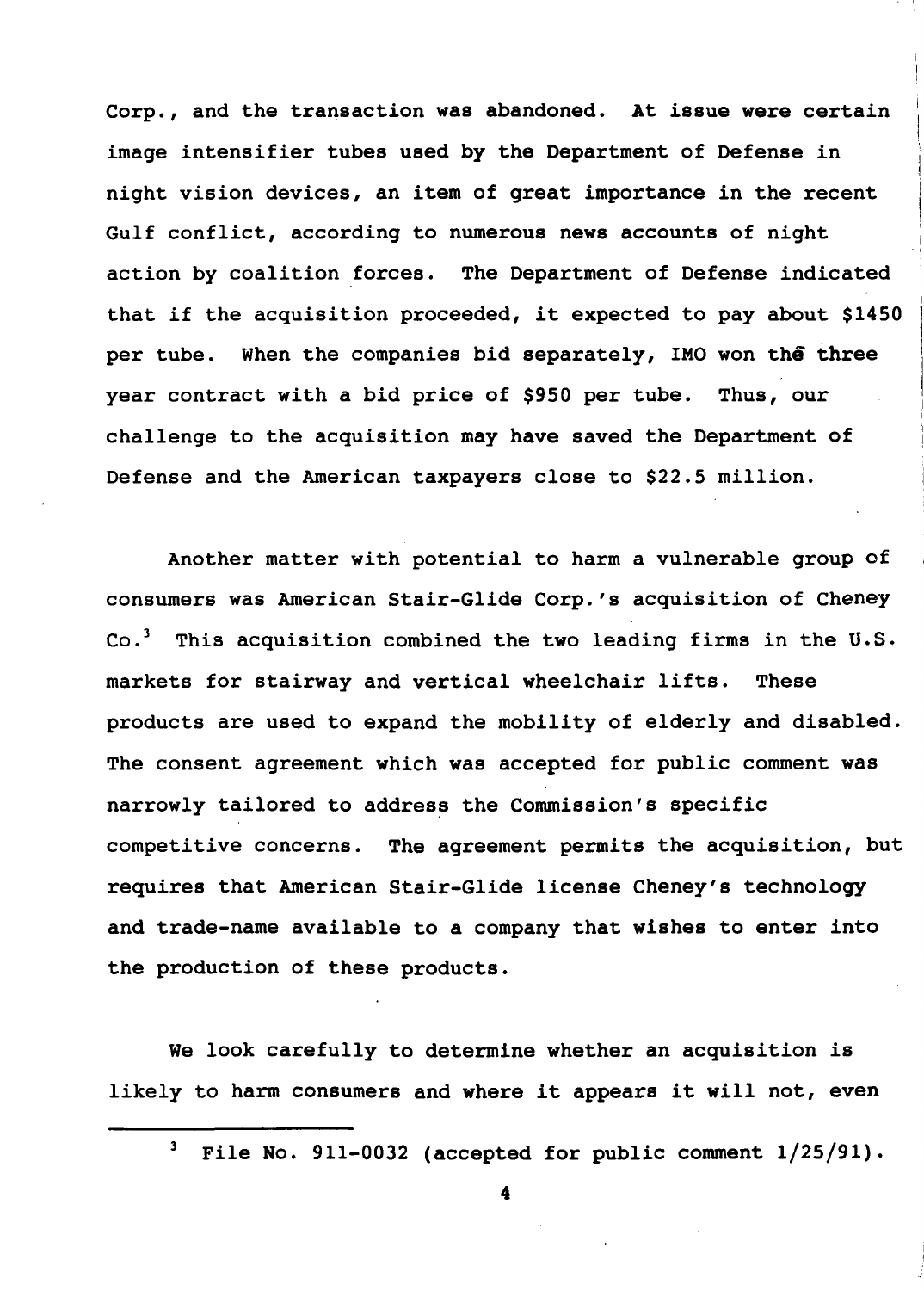where concentration is raised in an industry, we will not challenge the merger. One such case involved a consummated merger in the commercial baking products industry. After the acquisition was announced, we received several customer complaints. The acquisition resulted in high concentration figures and it initially appeared that entry might be difficult. Nevertheless entry was occurring, but it was too early to determine how successful it would be. Staff left the investigation open for a short time to determine the success of the new entrant. Entry occurred within two years and the new entrant's market share was quite close to its projections. Thus, the investigation was closed. In my view, this case illustrates the FTC's dedication to economically rational enforcement.

Our ability to protect consumers from anticompetitive mergers depends largely on our ability to investigate and, if warranted, challenge them before assets have been scrambled. Thus, we insist on compliance with the Hart-Scott-Rodino premerger notification program. This year alone, we have taken action in 5 cases where companies violated the premerger notification rules. In one matter, ARCO and Union Carbide each agreed to pay \$1 million in civil penalties.<sup>4</sup> The complaint charged that Union Carbide transferred beneficial ownership of certain assets to ARCO and received the full price before a filing was made. Union Carbide allegedly acted only as a

<sup>4</sup> File No. 901-0010 (settlement filed 1/31/91).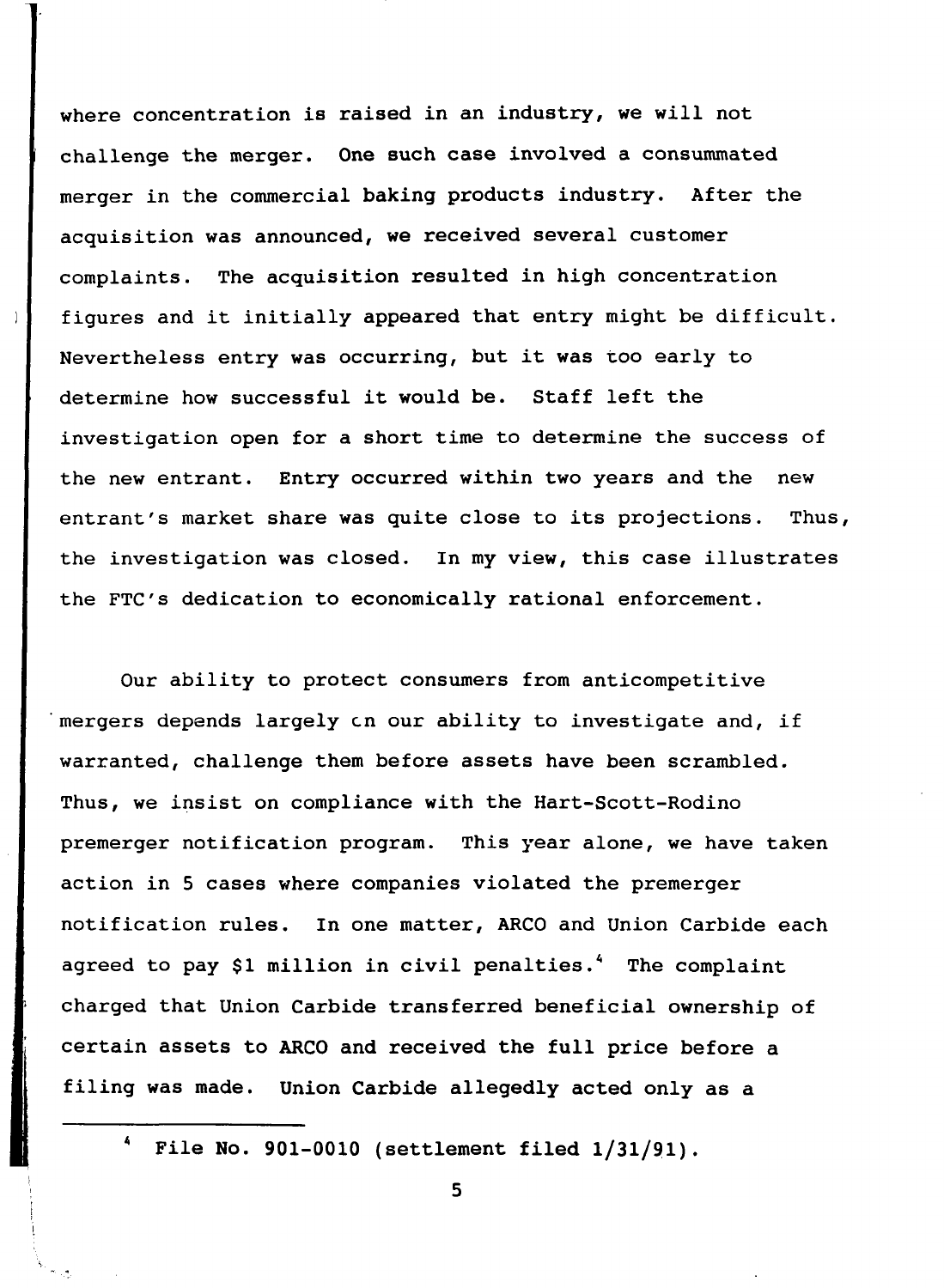caretaker and essentially stopped acting as an independent competitor before an antitrust review was completed. As it turned out, there were substantive antitrust concerns and a consent agreement was obtained on the merits as well.

In another matter, Equity Group Holdings,<sup>5</sup> a partnership controlled by Steven and Mitchell Rales, agreed to pay \$850,000 in civil penalties. The Rales' were charged with using a particular structure to purchase stock in order to avoid making a filing. Settlements were obtained in two other matters in which the complaints alleged that parties failed to fulfill premerger notification requirements, resulting in civil penalties of \$550,000 and \$500,000.<sup>6</sup> Finally, a complaint was filed in an ongoing action against General Cinema Corp.<sup>7</sup> for its alleged violations of the HSR rules.

These efforts should make quite clear that the government will not allow companies to avoid their merger reporting obligations and will seek civil penalties when they do so.

On the non-merger front, we have taken enforcement action in a variety of matters. One area in which questions often arise is

File No. 871-0047 (complaint filed  $1/2/91$ ).

 $5$  File No. 891-0003 (settlement filed  $1/25/91$ ).

Reliance-Spectra Vision, File No. 871-0042 (settlement filed 11/31/90); SCI-Centurion, File No. 871-0053 (settlement filed 1/17/91).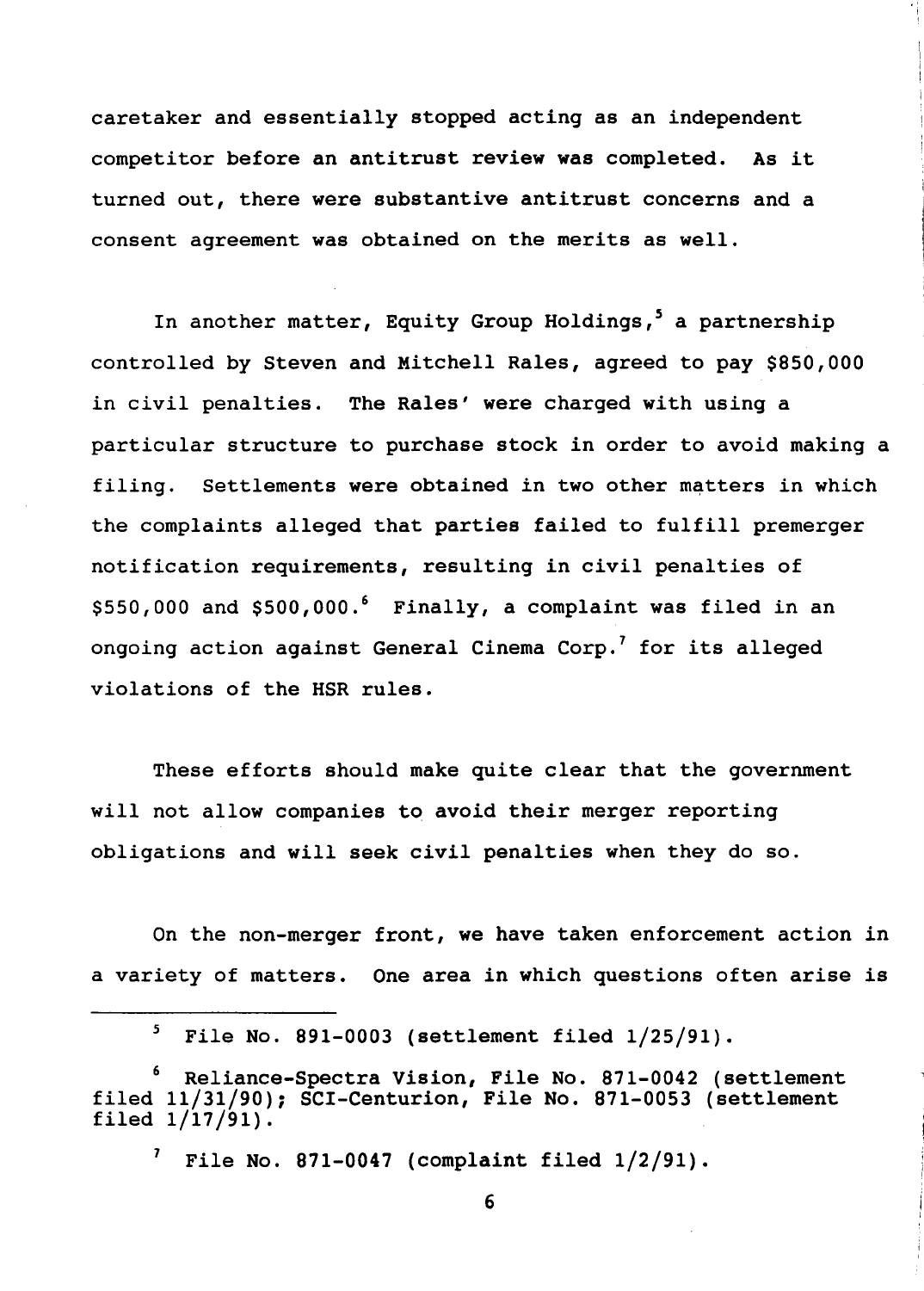our role in policing associations. Of course, associations often play an important role in collecting and disseminating information. Associations, being groups of competitors, run a risk, however, of behaving in anticompetitive ways. However, this does not mean that every act they engage in is anticompetitive, or that the Commission keeps a massive hit list of potential association respondents. Rather, we try, by speeches and through enforcement actions, to keep associations aware of their obligations under the antitrust laws. Commission enforcement actions proceed on a case-by-case basis.

In one case, we obtained consents from several New York pharmaceutical societies charged with illegally boycotting a state insurance plan.<sup>8</sup> The complaints charged that members of the societies agreed to refuse to participate in a new reimbursement plan at the proposed (lower) level. These actions were alleged to injure consumers by reducing price competition, coercing the state into raising the prices paid to pharmacies and forcing the state to pay substantial additional sums for prescription drugs under its insurance plan.

The consents accepted by the Commission are particularly interesting, because they contain not only cease-and-desist provisions, but "fencing in" provisions designed to prevent anticompetitive behavior in the future. Along with committing

E.g., Empire State Pharmaceutical, D.9238 (Oct. 3, 1990).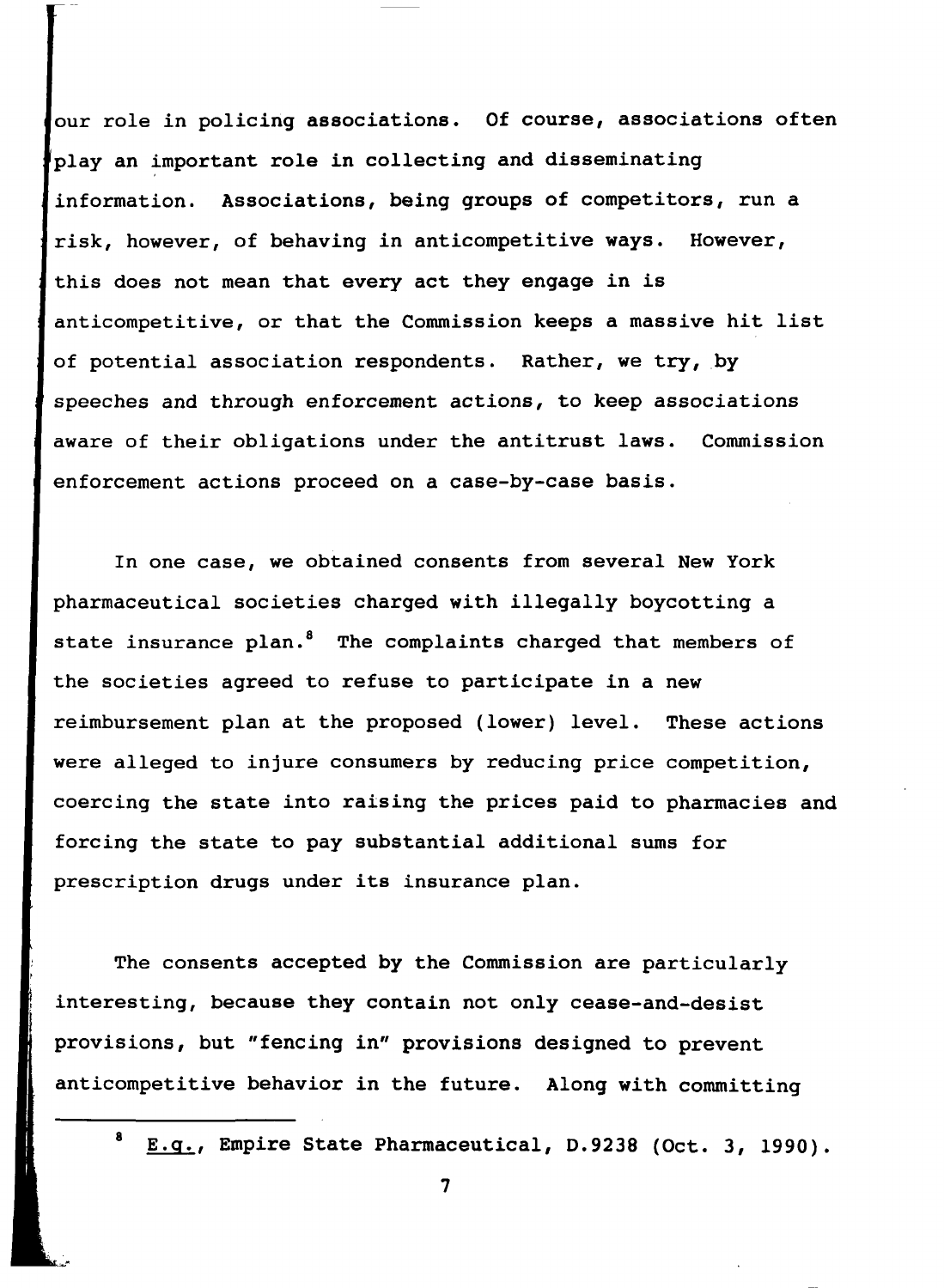not to enter into any agreement to refuse to participate in any reimbursement plan, the societies agreed, for 10 years, not to communicate to any pharmacist or pharmacy firm any information concerning any other pharmacy firm's intention with respect to participating in any plan. They also agreed, for 8 years, not to provide comments or advice to any pharmacist or pharmacy firm on the desirability or appropriateness of participating in any existing or proposed plan.

.,

Another association matter you are probably familiar with is the administrative complaint issued against the College Football Association and ABC<sup>9</sup> for allegedly restricting competition in the marketing of college football games. Because this is in the administrative area, I cannot discuss further details of that case and refer you to the press release and complaint for as much further information as is publicly available at present.

Staff is also investigating a generic type of sham association that arises in the health care field: that is, sham independent practice associations ("IPAs"). Legitimate IPAs are integrated physician organizations that contract with health maintenance organizations to provide care. They reflect financial integration in the form of risk sharing and normally provide significant services on behalf of their physician

*<sup>9</sup>*College Football Association/Capital Cities-ABC Inc., D. 9242 (Sept. 5, 1990).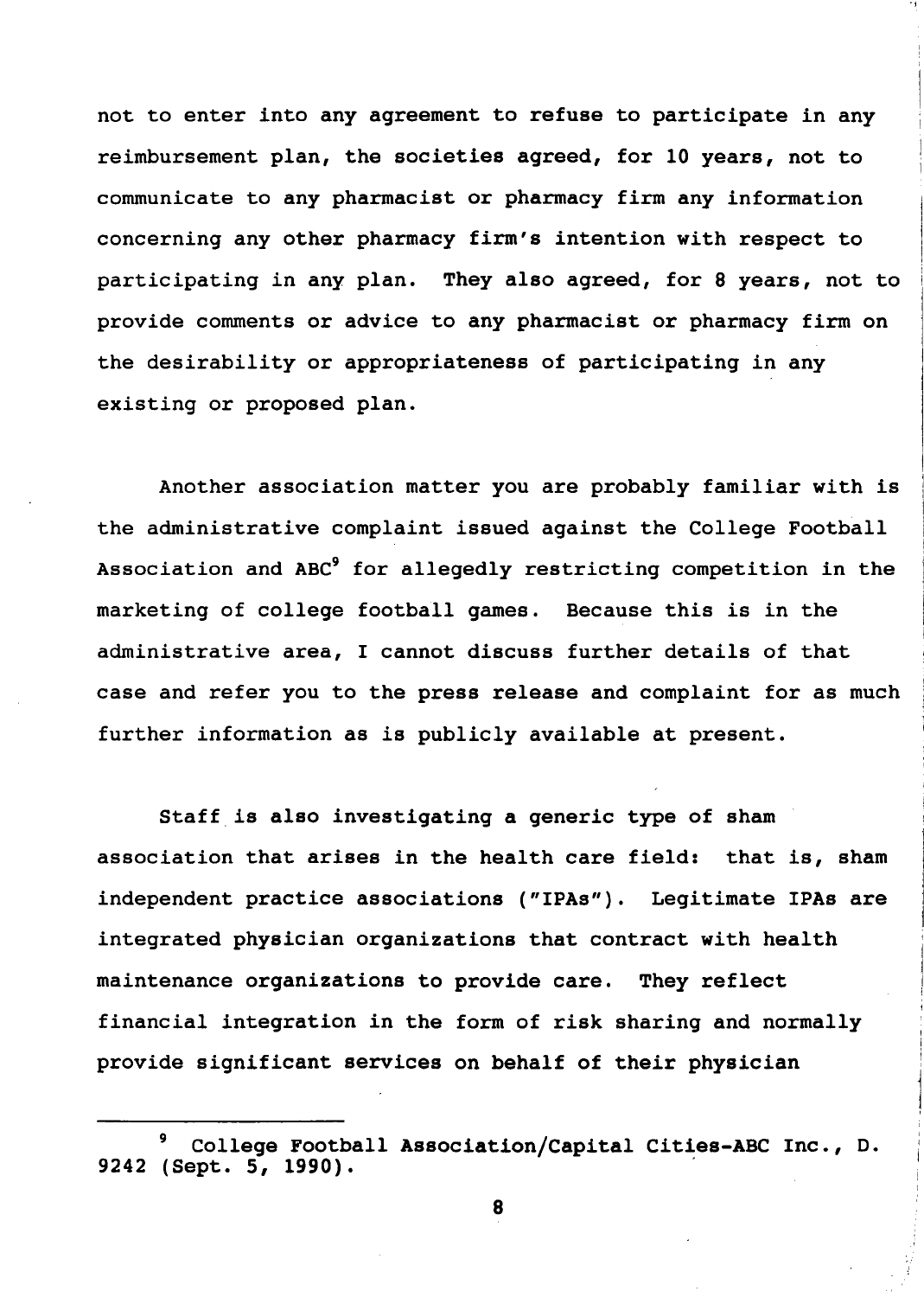members. We have heard allegations that groups of doctors who are not integrated have joined together in the guise of an IPA to negotiate on price. Where it is possible that an IPA label merely masks naked price-fixing, the Bureau of Competition will be quick to investigate.

Recently, we responded to a request from the Association of Trial Lawyers of America for an advisory opinion concerning a proposed code of conduct. The code had various ethical restraints concerning solicitations of customers needing legal services. The advisory opinion noted that the restraints could be interpreted or applied in various ways to restrict competition. For instance, the Commission recognized that "professional associations have an important role to play in policing false and deceptive advertising because of their professional expertise and their interest in protecting the image of the profession," and concluded that a provision prohibiting false or misleading representations of trial experience or past results of litigation was not on its face a violation of the antitrust laws. The Commission cautioned, however, that "it *is*  possible to interpret the term 'misleading advertising' so broadly as to prohibit virtually any representations about past experience or litigation, which could lead to anticompetitive results." We hope such opinions provide useful guidance.

S

P,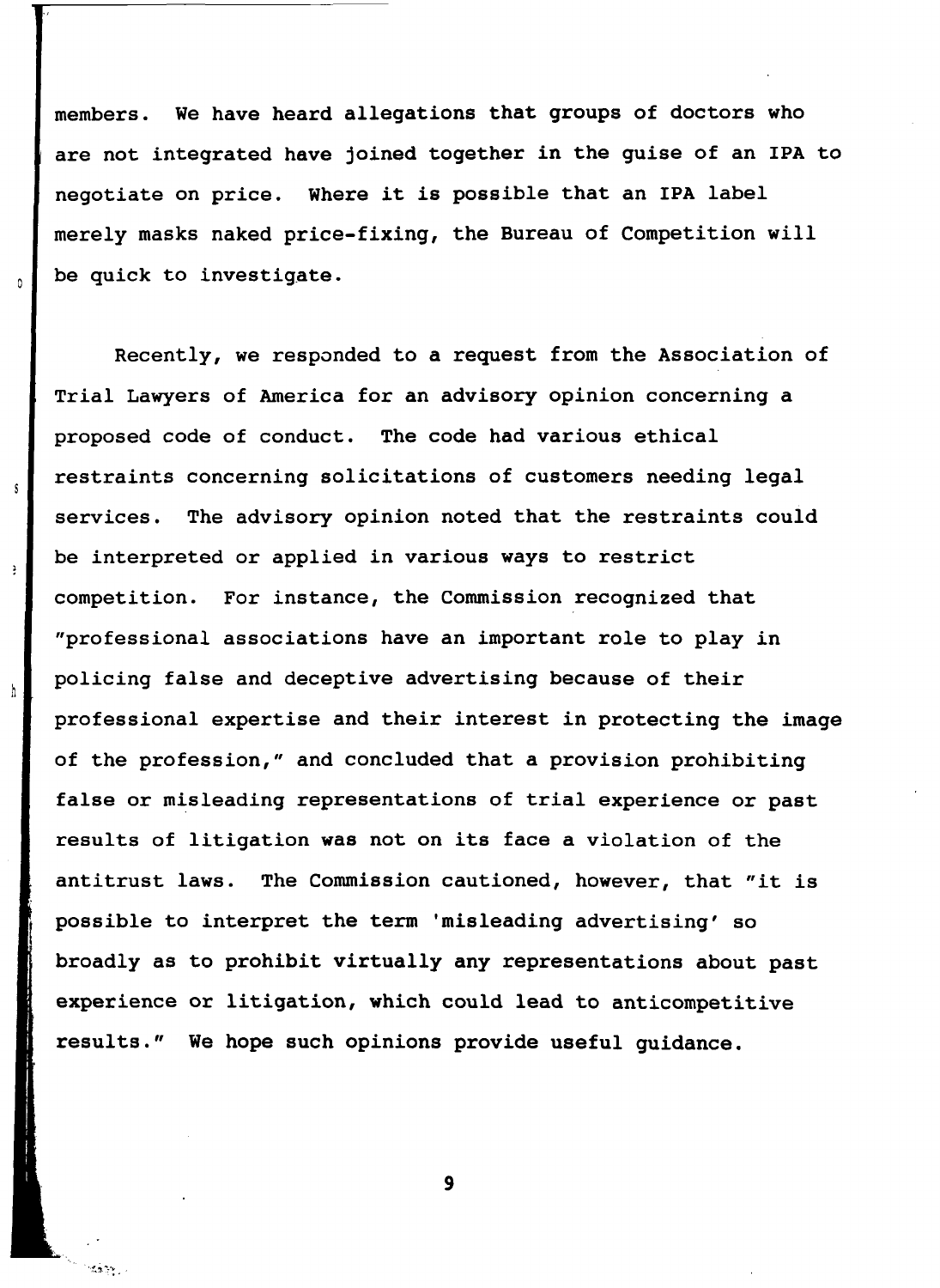As many have noted, the Kreepy Krauly matter marked the Commission's first resale price maintenance action in nearly a decade.<sup>10</sup> Just yesterday, we accepted a consent agreement with Nintendo to settle allegations that it fixed the prices at which dealers advertise and sell Nintendo home video-game hardware to consumers. The consent agreement accepted for public comment requires Nintendo to refrain from fixing the price at which any dealer advertises or sells any Nintendo products to consumers. The most significant aspect of this case is that this matter , represents a milestone in federal-state cooperation. Led by the { States of Maryland and New York, a total of 39 states to date accepted a consent requiring the same prospective relief as required by the Commission order. Thus, Nintendo is subject to the same rules nationwide, rather than having separate obligations in each state, and consumers and dealers are afforded the same rights. I am delighted at the level of federal-state cooperation that has occurred over the past year and a half and hope and expect that it will continue.

•·

*t* 

f

A number of ongoing investigations involve matters of particular consumer significance. I can comment on two of them that have been the subject of Congressional testimony.

<sup>10</sup> Kreepy Krauly, File No. 901-0089 (accepted for public comment  $1/17/91$ .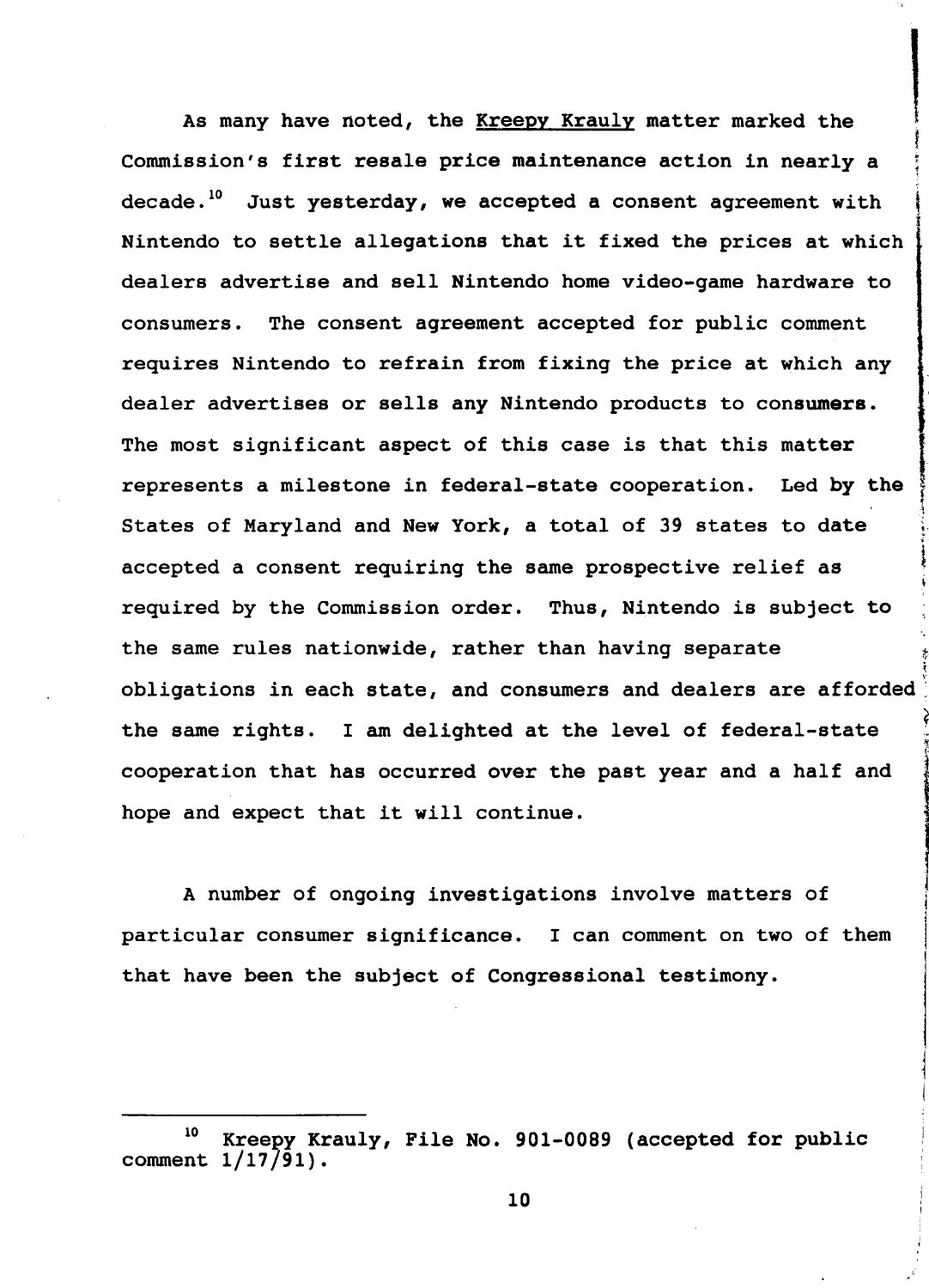One investigation concerns the infant formula industry. We have heard allegations of behavior by infant formula manufacturers -- such as frequent, substantial and parallel price increases -- that may raise antitrust concern. The Bureau is examining whether industry characteristics facilitate pricing above a competitive level. Another issue is whether anticompetitive conduct is occurring in the bidding process for sales to state Women, Infant and Children programs. Our investigation into this matter is ongoing, so I cannot discuss what we may find. However, because antitrust violations in this area could injure the most needy consumers, this is a highpriority investigation.

The Bureau is also investigating Sandoz for possible antitrust violations in connection with its sales of clozapine, a drug used in treating schizophrenia. The allegation is that Sandoz is requiring patients who purchase clozapine also to purchase monitoring services from Sandoz. The Veterans Administration and other providers believe they can provide patient monitoring services at much lower costs without a decrease in patient safety. I do not yet know how this matter will be resolved. However, in view of allegations that patients cannot afford such an important drug, in part because of the high price of testing and administration, we are vigorously pursuing our investigation of this matter.

Y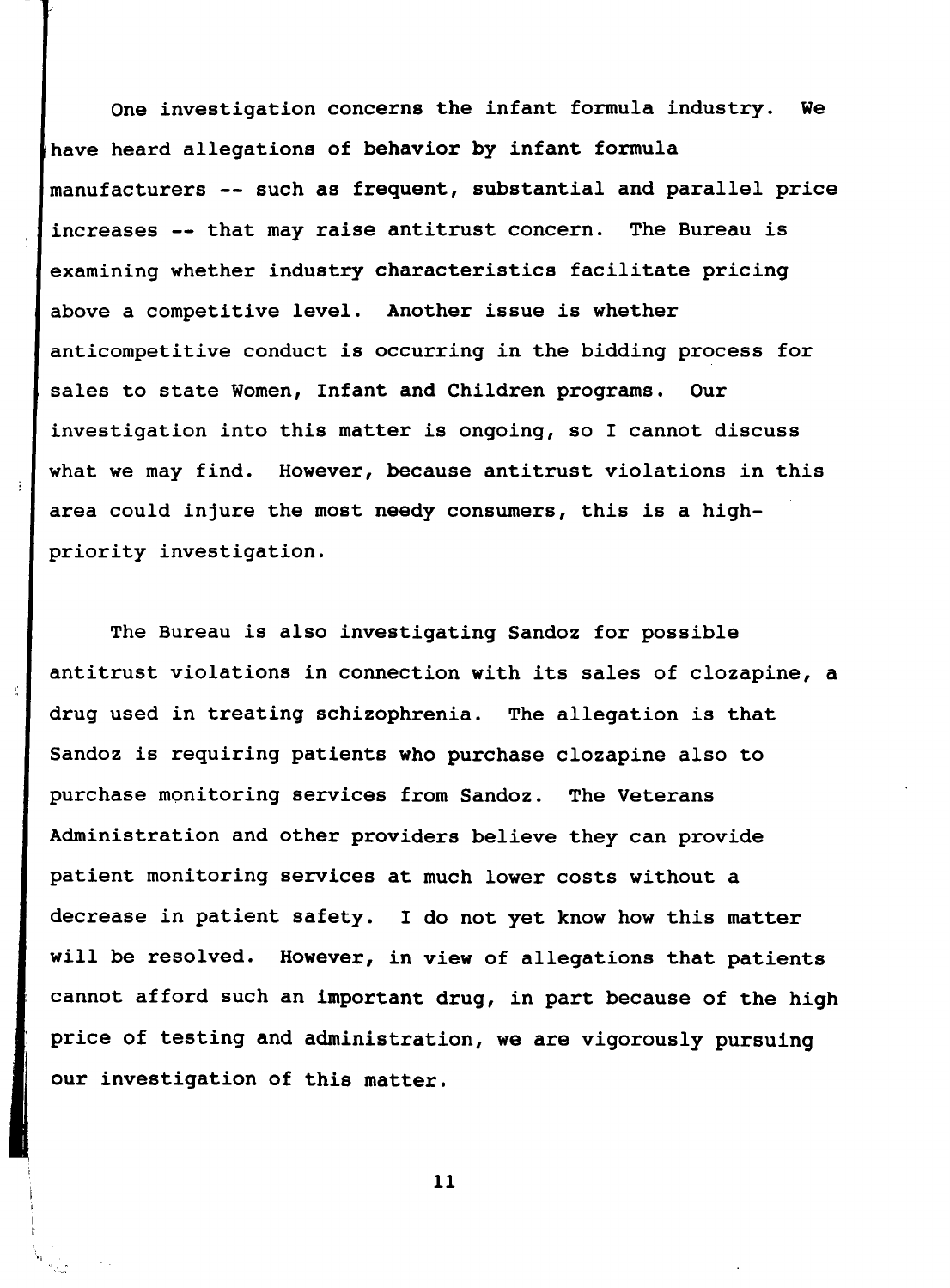We pursue competition policy *in* venues other through investigations of specific practices. Our Consumer and Competition Advocacy program provides, upon request, analyses of competition issues to other federal agencies and to state and local legislative and policymaking bodies. In response to a request from the Illinois Commerce Commission, our Bureau of Economics and Chicago Regional Office staff commented on the regulation of intrastate telecommunications services noting that economic theory and empirical evidence indicated that price cap regulation of telecommunication services would likely be preferable to the more traditional rate-of-return regulatory format, especially for those services where competition exists. The staff has commented *in* numerous instances on issues involving entry restraints. For example, the Bureau of Economics *in*  conjunction with our San Francisco Regional Office noted that allowing additional entry into the intrastate trucking business *in* Tennessee and into cable TV markets *in* Ohio would likely benefit consumers in those states. Restraints on the ability of firms to choose their distribution channels has also been addressed *in* our advocacy work. · For example, the Bureau of Competition recently commented on vertical restrictions on the distribution of power equipment *in* Alabama and on the distribution of gasoline *in* Virginia and Arkansas. As you can see, our Competition Advocacy program covers the same broad range of issues that we address in our casework.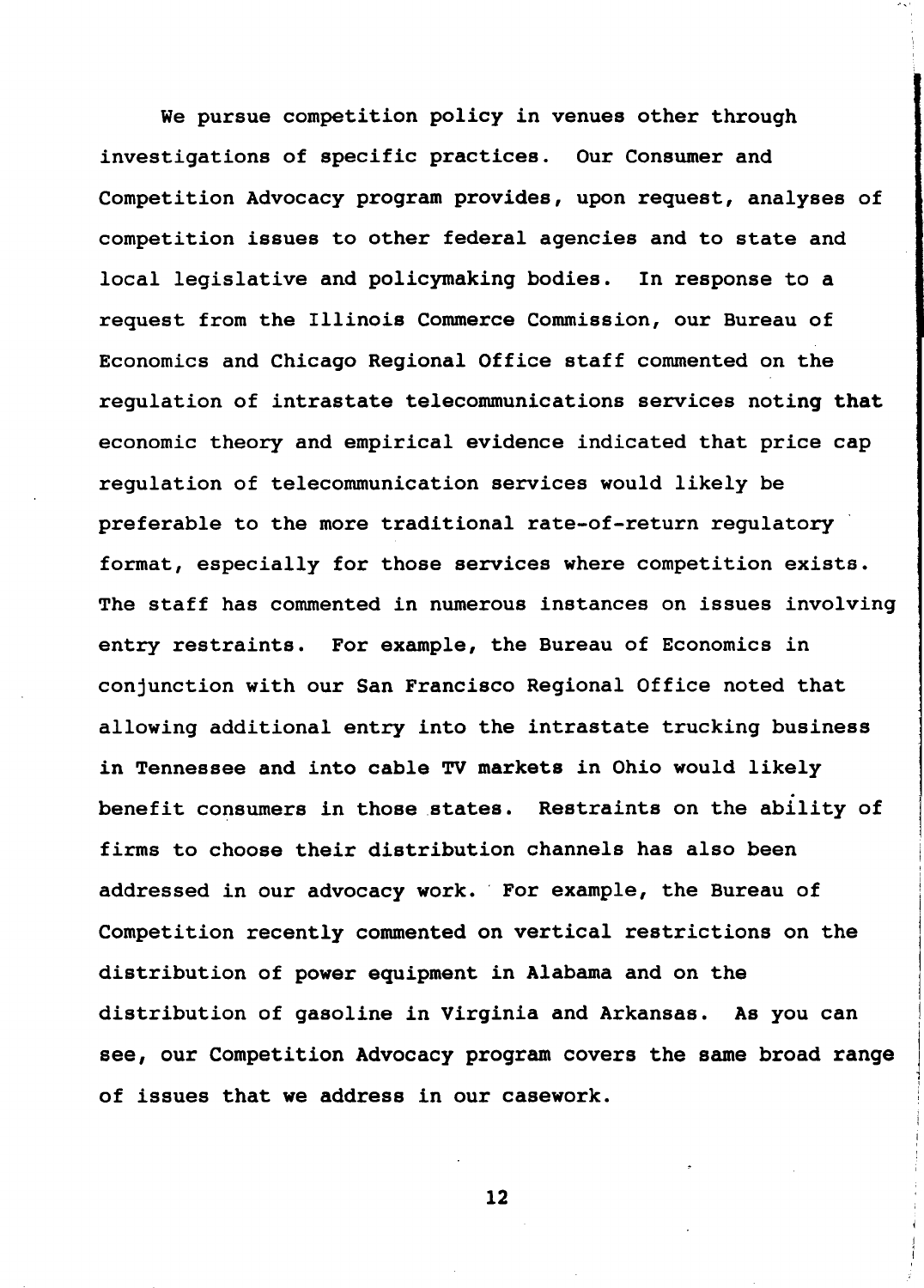There is also an international aspect to our competition policy concerns. I want to mention our ongoing work with the Department of Justice to provide technical assistance to Eastern European countries. Both the Commission and the Antitrust Division have received requests for competition policy and privatization advice for the governments of the USSR, Poland, Czechoslovakia and, most recently, Bulgaria. These countries are correctly concerned that replacing state run monopolies with private monopolies will deny the benefits of a competitive market to much of the population. We have been fortunate to be able to help spearhead the effort to explain free market principles to officials of these countries. Moreover, we have explained how antitrust enforcement and demonopolization are key elements in moving to a market economy. FTC Commissioners, economists, and attorneys have had meetings with officials from these countries and, using funds from AID, economists and attorneys have visited Poland, Czechoslovakia, Hungary and Bulgaria to provide technical assistance on competition matters. Officials from these countries have unanimously praised our assistance and requested more.

Part of the role we play at the FTC is to convey to you the rules of play themselves and to make sure they are understood and that they are sensible. We have done this in a number of ways over the past year. A number of our lawyers and economists, and my able colleagues, have given speeches and articles on a range

ţ

**BALLA**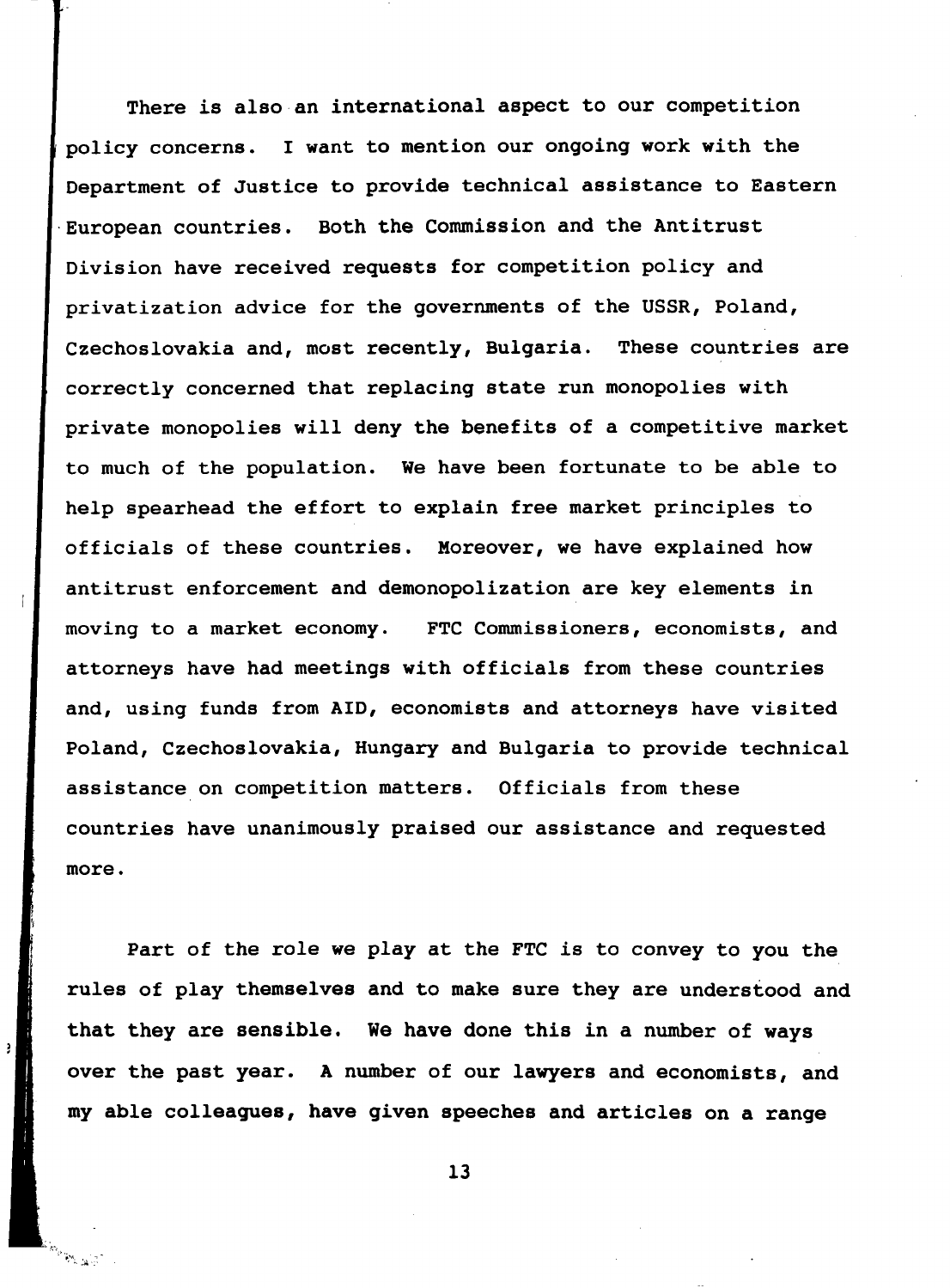of subjects, from our analysis of horizontal restraints to what constitutes an acceptable consent in a merger case. This is an ongoing and traditional role of FTC Commissioners and staff alike, although I want particularly to applaud Kevin Arquit's courage in plunging into speechifying on Robinson-Patman issues.

We are also working on a number of projects relating to interpreting the Hart-Scott-Rodino Act. The Compliance Division and Premerger Office have prepared two booklets, in lay language, that provide a basic introduction to the premerger notification program and delineate which transactions are subject to the filing requirements. More such booklets are on the way. John Sipple, familiar to many of you as the head of the Premerger Office, is compiling an extensive collection of more detaileo materials on HSR issues. On a daily basis, the Premerger Staff provides the invaluable function of rendering advice on the merger reporting requirements. Many of you have written letters praising the staff of that office for their fine work, a gesture that is greatly appreciated. We want to hear when you think we have served you well, as well as when you think we could do better.

Staff is also working with the ABA in an attempt to address concern that our second requests -- requests for additional information in merger cases -- can be overly burdensome. We are working on an evolving, streamlined second request and have been